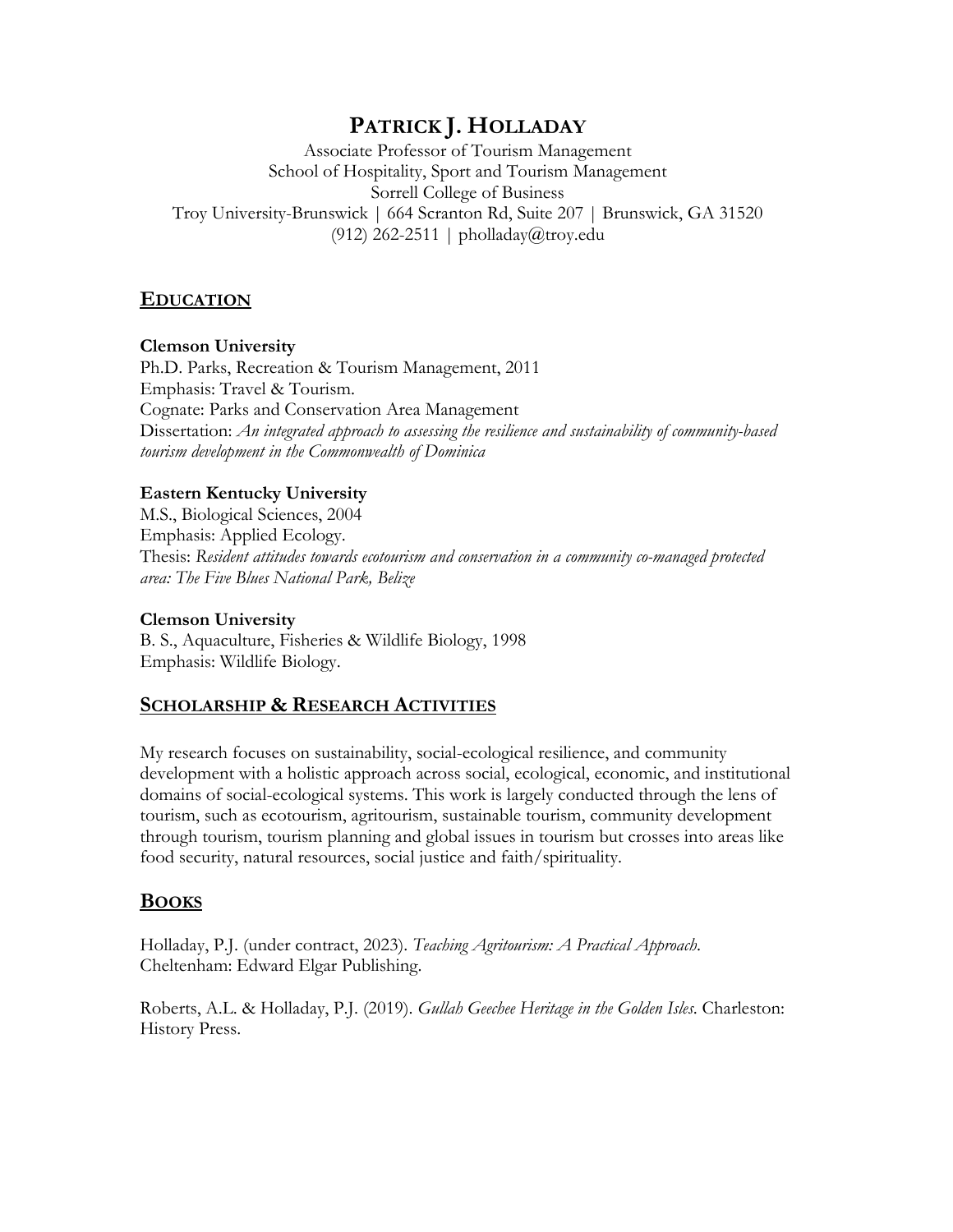## **PEER-REVIEWED JOURNAL ARTICLES**

Holladay, P.J., Mendez-Lazaro, P., & Brundiers, K. (2021, in press). From hurricanes to pandemics: community-based transformation and destination resilience in Utuado, Puerto Rico. *Journal of Sustainability and Resilience.* 

Massally, A., Holladay, P.J., McGough, F.M., & King, R. (2021). The Sierra Leone-Gullah Geechee connection-deepening the connection: a tourist satisfaction study. *Studia Periegetica*, *2*(34), 27-43.

Wies, K., Chamber, C. & Holladay, P.J. (2021). Social-ecological resilience and community-based tourism in the Commonwealth of Dominica. *Tourism Geographies*, *23*(3), 458-478.

Holladay, P.J., Dixon, A.W., Nguyen, M.C, Bao, L., Xu, S., & Price-Howard, K. (2020). Stakeholder perceptions of Da Nang, Vietnam as a tourism gateway city. *Journal of Tourism Insights, 10*(1), Article 8.

Holladay, P.J., Mendez-Lazaro, P., Centeno, H.M., Rivera, R., Adams, K., & Brundiers, K. (2019). Utuado, Puerto Rico and community resilience post-Hurricane Maria: the case of Tetuan Reborn. *Recreation, Parks, and Tourism in Public Health*. *3*, 5-16.

Keller, C.T., Dylla, S. & Holladay, P.J. (2019). An intersection of digital historic preservation and heritage tourism: Prince Frederik's Battery, Virgin Islands National Park. *e-Review of Tourism Research*. *16*(4), 294-307.

Holladay, P.J. (2018). Destination resilience and sustainable tourism development. *Tourism Review International*, *22*(3-4), 251-261.

Holladay, P.J. (2018). Transformative potential of a short-term mission trip experience. *International Journal of Religious Tourism and Pilgrimage*, *6*(3), 5.

Holladay, P.J., Dixon, A.W., Nguyen, M.C, Nguyen, B.L., Xu, S., & Price-Howard, K. (2018). Stakeholder perceptions of tourism assets and sustainable tourism development in Da Nang, Vietnam. *Enlightening Tourism: A Pathmaking Journal*, *8*(2), 74-98.

Powell, R.B., Green, T.F., Holladay, P.J., Krafte, K.E., Duda, M., Nguyen, M.T., Spencer, J.H. & Das, P. (2018). Examining community resilience to assist in sustainable tourism development planning in Dong Van Karst Plateau Geopark, Viet Nam. *Tourism Planning & Development*, *15*(4), 436-457.

Holladay, P.J., Skibins, J.C., Zach, F.J. & Arze, M. (2017). Exploratory social network analysis of stakeholder organizations along the Illinois and Michigan Canal National Heritage Corridor. *Journal of Park and Recreation Administration*, *35*(4), 37-48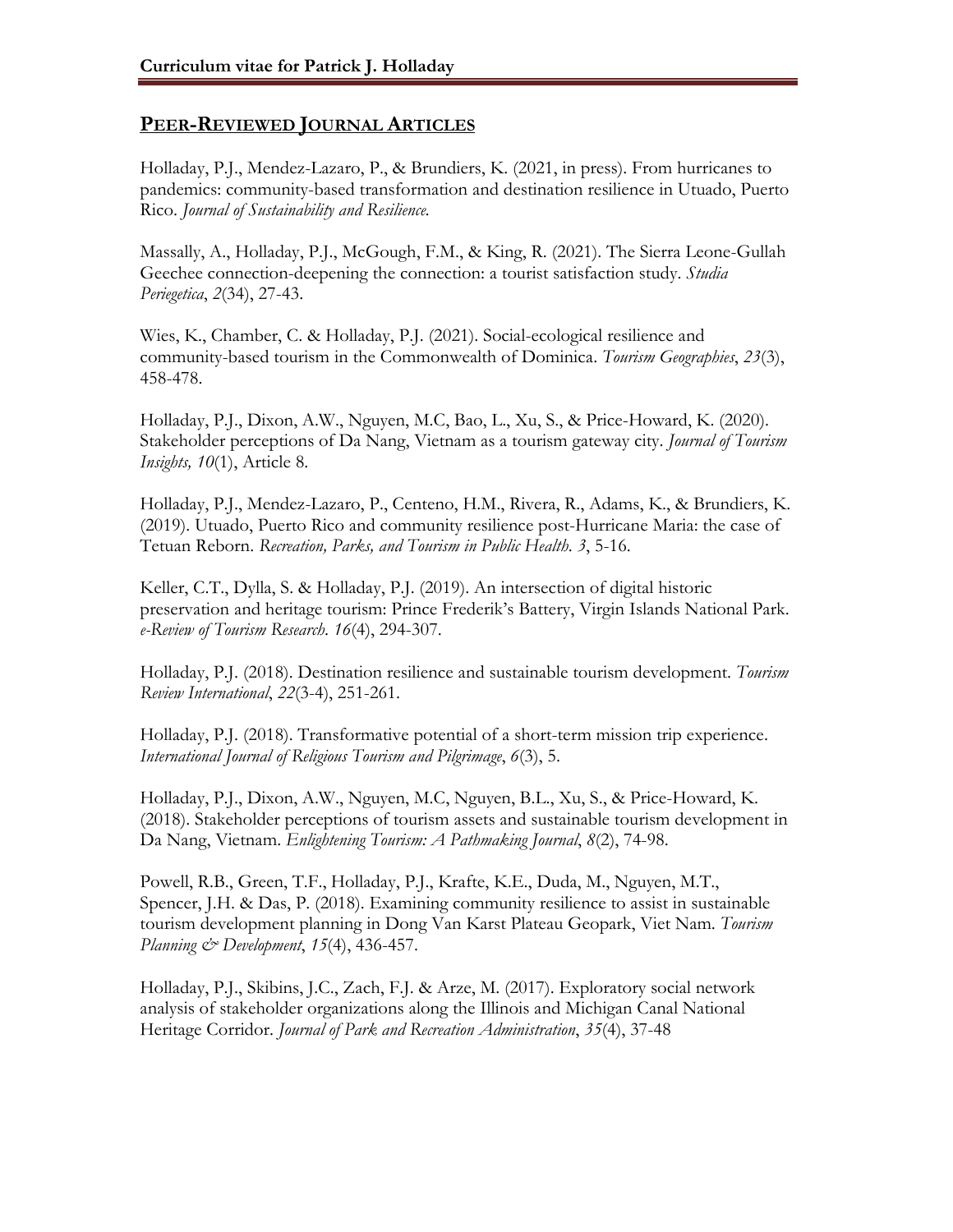Holladay, P.J., & Powell, R.B. (2016). Social-ecological systems, stakeholders and sustainability: a qualitative inquiry into community-based tourism in the Commonwealth of Dominica. *Caribbean Studies, 44* (1-2), 3-28.

Price-Howard, K. & Holladay, P.J. (2014). Resorts, resilience and retention after the BP Oil Spill Disaster of 2010. *Journal of Tourism Insights, 5*(1), Article 2.

Holladay, P.J. & Powell, R. B. (2013). Resident perceptions of social–ecological resilience and the sustainability of community-based tourism development in the Commonwealth of Dominica. *Journal of Sustainable Tourism, 21*(8), 1188-1211

Holladay, P.J., & Ponder, L.M. (2012). Identification-of-self through a yoga-travel-spirit nexus. *Academic Quarter, 4*, 297-306.

Holladay, P.J., & Ormsby, A.A. (2011). A comparative study of local perceptions of ecotourism and conservation at the Five Blues Lake National Park, Belize. *Journal of Ecotourism, 10*(2), 118-134.

# **EDITOR-REVIEWED ARTICLES**

Holladay, E.H. & Holladay, P.J. (2021). Eat local. Save the world! *Southern Soil, 2*, 24-27. [https://issuu.com/southernsoil/docs/02.issue.2021/s/](https://issuu.com/southernsoil/docs/02.issue.2021/s/12339017)*12339017*

Holladay, P.J. (2019). Agritourism 101: What the heck is agritourism anyway? *Southern Soil, 2*(3), 12-15.<https://issuu.com/southernsoil/docs/03.issue.2019/s/118784>

Holladay, P.J. (2019). The new Georgia Grown Trail 17: A coastal agritourism experience. *Southern Soil, 2*(3), 24-26. <https://issuu.com/southernsoil/docs/03.issue.2019/s/118787>

Holladay, P. J.. Pavich, M. R.; Keller, C. T., & Bagwell, T. E. (2019). Gullah Geechee Research in the Golden Isles, Georgia. *International Gullah Geechee and African Diaspora Conference*. 62.<https://digitalcommons.coastal.edu/iggad/2019/fullconference/62>

Holladay, P.J. (2019). Working with and conducting research in sensitive communities. *Tourism RESET: Race, Ethnicity, and Social Equity in Tourism*. <https://www.tourismreset.com/news>

Holladay, P.J. (2019). Farmers markets: going beyond food, fun & fellowship. *Southern Soil, 2*(1), 16-18. <https://issuu.com/southernsoil/docs/01.issue.2019/s/69788>

Holladay, P.J. (2018, book review). The tourism imaginary and pilgrimages to the edges of the world. *Journal of Tourism and Cultural Change, 16*(1), 107-108.

Arze, M. & Holladay, P.J. (2017). Overcoming externalities: towards best ecotourism business practices in the Yacuma River Protected Area, Bolivia. *Journal of Ecotourism, 16*(3), 300-309.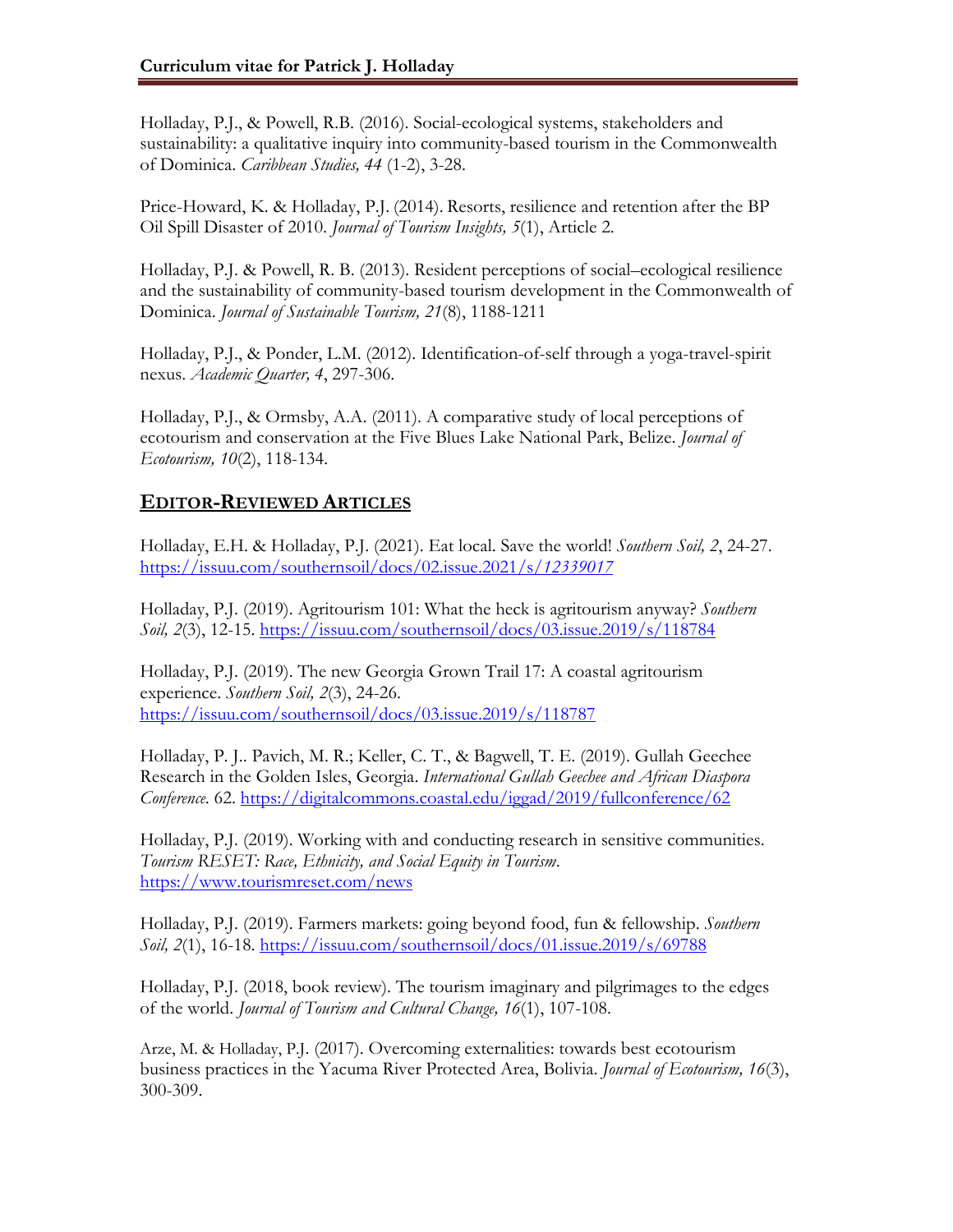Holladay, P.J. (2017, book review). Political ecology of tourism: community, power and the environment. *Journal of Tourism and Cultural Change, 16*(4), 455-456.

Holladay, P.J. (2017, book review). Leisure and positive psychology: linking activities with positiveness. *Annals of Leisure Research*, *20*(2), 246-248.

Holladay, P.J. (2016). I've never seen a garden before. *Slow Food Coastal Georgia Newsletter*. [https://us11.campaignarchive.com/?u=455bf899cf902ea90060290c6&](https://us11.campaignarchive.com/?u=455bf899cf902ea90060290c6&%20id=8f2d129016)  [id=8f2d129016](https://us11.campaignarchive.com/?u=455bf899cf902ea90060290c6&%20id=8f2d129016)

Holladay, P.J. (2016, book review). Spices and tourism: destinations, attractions and cuisines. *Tourism Recreation Research*, *41*(3), 367-368.

Holladay, P.J. (2016, book review). Travel and transformation. *Journal of Tourism and Cultural Change, 15*(5), 502-504.

Holladay, P.J. (2016, book review). Blackpool's seaside heritage. *Journal of Tourism and Cultural Change, 14*(4), 364-365.

Holladay, P.J. (2015, book review). Tourism, travel and art. *Journal of Heritage Tourism, 10*(3), 320-321.

Holladay, P.J. (2014, book review). Tourism policy and planning: yesterday, today and tomorrow, 2nd Ed. *International Journal of Tourism Policy, 5*(3), 236-237.

Holladay, P.J. (2014, book review). Securing paradise: tourism and militarism in Hawai'i and the Philippines. *Tourism, Culture and Communication, 14*(1), 55.

Holladay, P.J. (2014, book review). The secret language of sacred spaces: decoding churches, temples, mosques and other places of worship around the world. *Journal of Heritage Tourism, 9*(4), 363-364.

Holladay, P.J. (2010). Shelf mushroom on mossy log. *Semantics: The study of meaning*, 16-17. Clemson: Clemson University

# **BOOK CHAPTERS & COMPENDIA**

Ponder, L. M. & Holladay, P. J. (in press). Yoga tourism. In J. Jafari & H. Xiao (Eds.), *The Encyclopedia of Tourism, 2nd Edition.* New York: Springer.

Weis, K., Chambers, C., & Holladay, P.J. (2018). Social-ecological resilience and the role of tourism in Dominica. In C. Patrick Heidkamp & J. Morrissey (Eds.), *Towards Coastal Resilience and Sustainability.* New York: Routledge.

Holladay, P. J. (2017). Pedagogy for online tourism classes. In P. Benckendorff & A. Zehrer (Eds.), *International Handbook of Teaching and Learning in Tourism*. Cheltenham: Edward Elgar Publishing.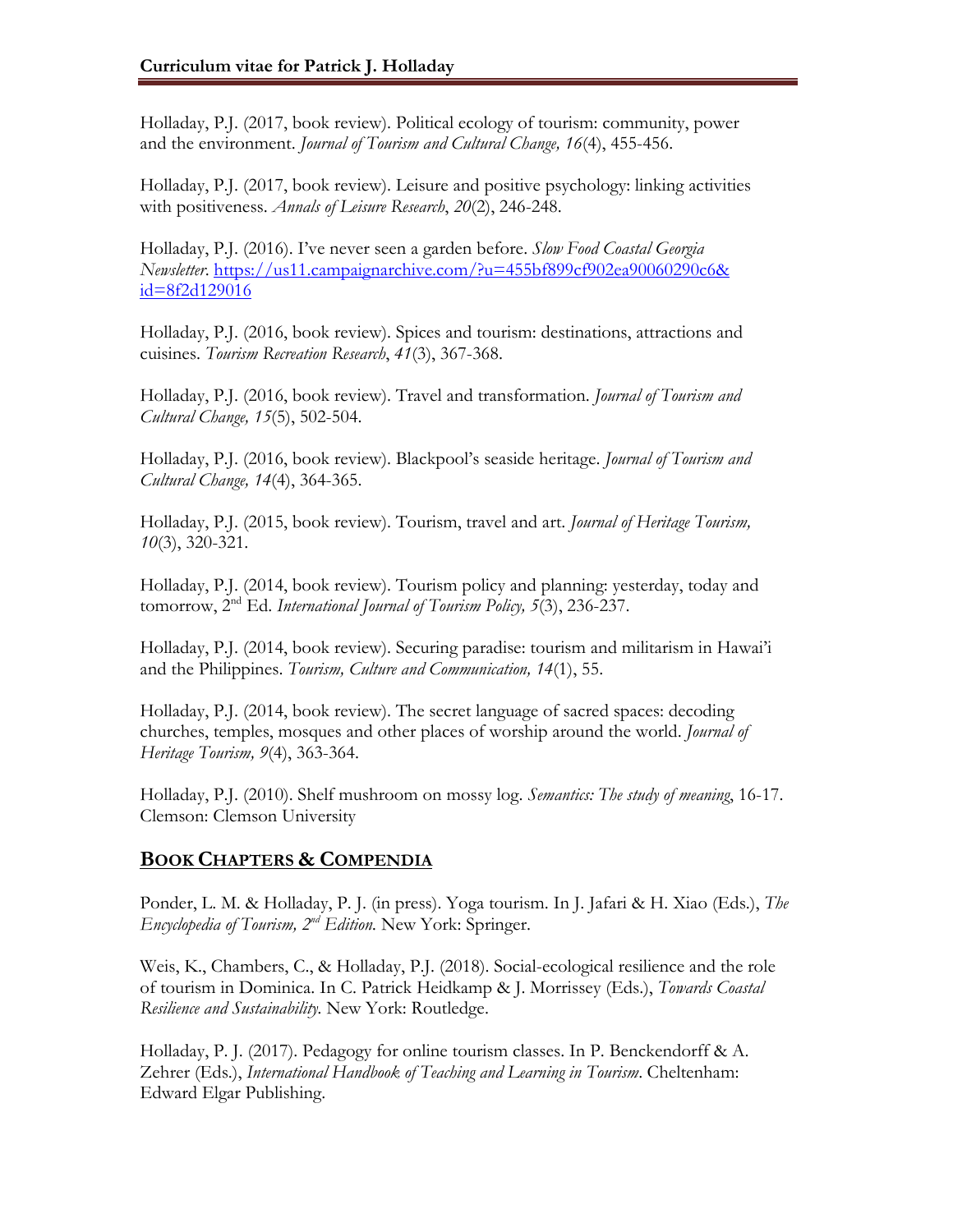Ponder, L. M. & Holladay, P. J. (2016). Yoga tourism. In J. Jafari & H. Xiao (Eds.), *The Encyclopedia of Tourism.* New York: Springer.

Holladay, P. J. (2015). Baseline. In C. Cater, Garrod, B., & Low, T. (Eds.) *The Encyclopedia of Sustainable Tourism*. Oxford: CABI. pp. 48-49.

Holladay, P. J. (2015). Biodiversity. In C. Cater, Garrod, B., & Low, T. (Eds.) *The Encyclopedia of Sustainable Tourism*. Oxford: CABI. pp. 54-55.

Holladay, P. J. (2015). Caribbean Alliance for Sustainable Tourism. In C. Cater, Garrod, B., & Low, T. (Eds.) *The Encyclopedia of Sustainable Tourism*. Oxford: CABI. pp. 66.

Holladay, P. J. (2015). Ecosystem, Ecosystem Services. In C. Cater, Garrod, B., & Low, T. (Eds.) *The Encyclopedia of Sustainable Tourism*. Oxford: CABI. pp. 164.

Ponder, L. M., & Holladay, P. J. (2013). The transformative power of yoga tourism. In Y. Reisinger (Ed.), *Transformational Tourism: Tourist Perspectives*. Oxford: CABI.

#### **EXTERNAL RESEARCH GRANTS, CONTRACTS AND AGREEMENTS TOTAL FUNDING \$777,250.00**

| Year | <b>Title</b>                                                                                                                                                     | Sponsor                                                                                                                                                             | Amount                     |
|------|------------------------------------------------------------------------------------------------------------------------------------------------------------------|---------------------------------------------------------------------------------------------------------------------------------------------------------------------|----------------------------|
| 2021 | Docent and tour guide training:<br>Gullah Geechee heritage<br>preservation                                                                                       | National Trust for Historic<br>Preservation                                                                                                                         | 50,000.00                  |
| 2020 | Exploring agritourism to increase<br>agricultural sustainability and<br>resilience in the municipality of<br>Utuado, Puerto Rico                                 | National Institute of Food and<br>Agriculture, U.S. Department of<br>Agriculture through the Southern<br>Sustainable Agriculture Research and<br>Education program. | 300,000.00                 |
| 2020 | Historical marker impact study                                                                                                                                   | Georgia Historical Society                                                                                                                                          | 25,000.00                  |
| 2020 | Agritourism business and strategic<br>plan development                                                                                                           | Southwest Georgia Project for<br>Community Education, Inc.                                                                                                          | 2,750.00                   |
| 2019 | Agritourism education for socially<br>disadvantaged farmers                                                                                                      | Southern Sustainable Agriculture<br>Research & Education                                                                                                            | 3,000.00                   |
| 2019 | Hickman County AG Pavilion<br>Feasibility Study                                                                                                                  | Hickman County (TN) Economic &<br>Community Development<br>Association                                                                                              | 15,000.00                  |
| 2018 | Harrington School Cultural<br><b>Preservation Center</b>                                                                                                         | National Trust for Historic<br>Preservation                                                                                                                         | $100,000$ (not<br>funded)  |
| 2017 | Tourism visioning for Hickman<br>County, TN                                                                                                                      | Hickman County (TN) Economic &<br>Community Development<br>Association                                                                                              | 1,000.00                   |
| 2017 | Historical Harrington School<br><b>Interpretation Materials Project</b>                                                                                          | Georgia Department of Economic<br>Development                                                                                                                       | 10,000                     |
| 2016 | Perception vs. Reality:<br>Triangulating the hazards of sea<br>level rise with subjective and<br>objective measures of community<br>resiliency and vulnerability | Georgia Sea Grant                                                                                                                                                   | 155,000.00<br>(not funded) |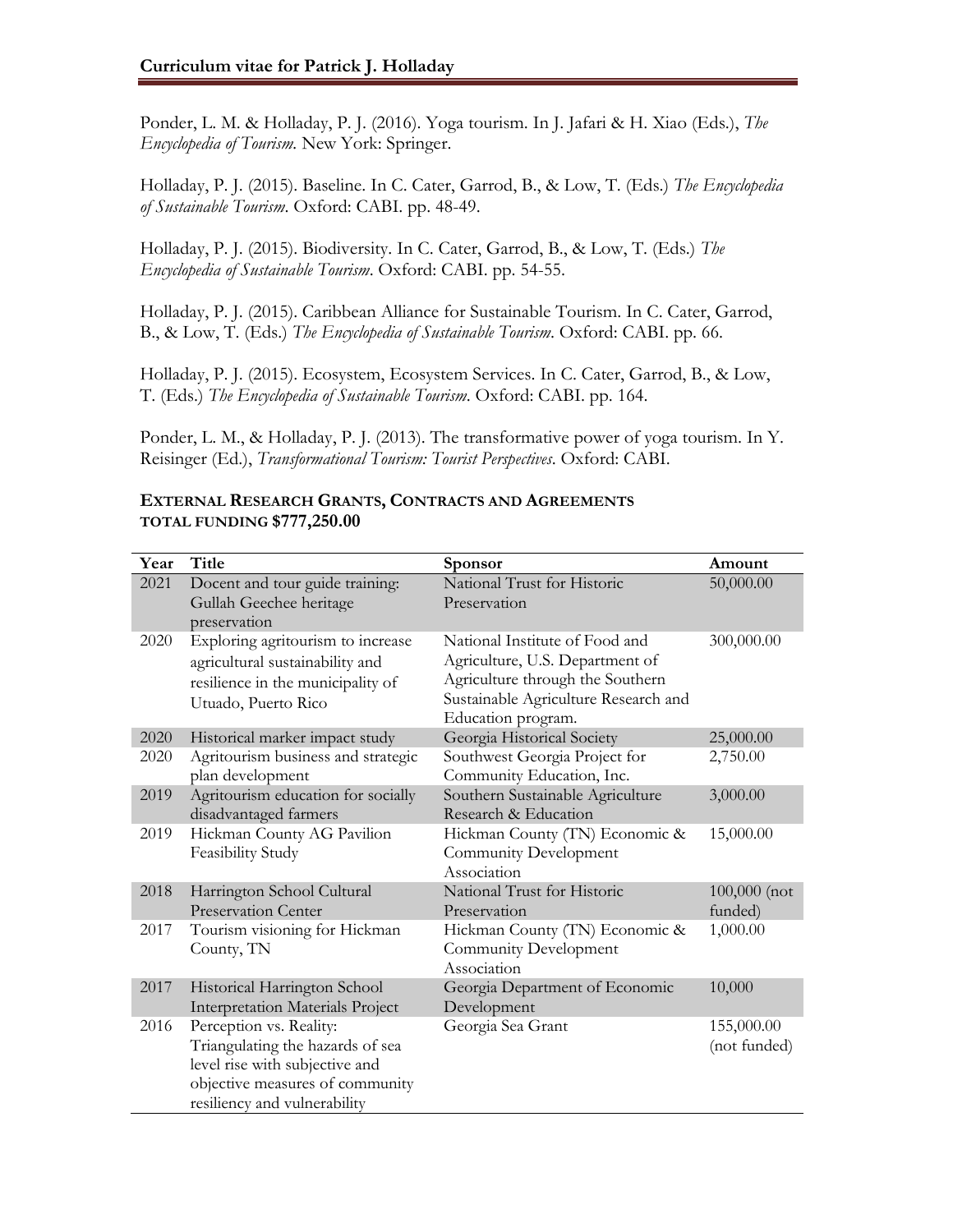| 2014 | The "how's" and "shy's" of<br>developing sustainable networks<br>and dynamic partnerships                     | South Carolina National Heritage<br>Corridor                                            | 300.00    |
|------|---------------------------------------------------------------------------------------------------------------|-----------------------------------------------------------------------------------------|-----------|
| 2011 | Fulbright Scholar-In-Residence for<br>University of St. Francis                                               | US Department of State                                                                  | 91,300.00 |
| 2009 | National Hunting and Fishing Day<br>visitor study in Upstate South<br>Carolina                                | Weatherby Foundation                                                                    | 1,000.00  |
| 2001 | The historical, cultural and<br>environmental aspects of the<br>Zahorie Protected Landscape Area,<br>Slovakia | United States Agency for<br>International Development; Slovak<br>Municipal Governments. | 6,000.00  |

## **INTERNAL RESEARCH GRANTS, CONTRACTS AND AGREEMENTS TOTAL FUNDING \$20,650.00**

| Year | Title                            | Sponsor                                | Amount   |
|------|----------------------------------|----------------------------------------|----------|
| 2019 | Agritourism for economic         | Troy University, summer research       | 3,000.00 |
|      | development in Utuado            | grant                                  |          |
| 2018 | <b>Faculty Development Grant</b> | Troy University                        | 750.00   |
| 2018 | Agritourism for economic         | Troy University, summer research       | 2,000.00 |
|      | development in Utuado            | grant                                  |          |
| 2016 | <b>Faculty Development Grant</b> | Troy University                        | 750.00   |
| 2015 | <b>Faculty Development Grant</b> | Troy University                        | 750.00   |
| 2015 | Tourism resource audit           | Troy University                        | 3,000.00 |
|      | for Da Nang, Vietnam             |                                        |          |
| 2015 | <b>Faculty Development Grant</b> | Troy University                        | 750.00   |
| 2014 | <b>Faculty Development Grant</b> | Troy University                        | 750.00   |
| 2013 | <b>Travel Grant</b>              | University of St. Francis              | 1,000.00 |
| 2012 | Technology Grant                 | University of St. Francis              | 1,500.00 |
| 2011 | <b>Travel Grant</b>              | Clemson University                     | 750.00   |
| 2010 | An integrated approach to        | <b>Clemson University Professional</b> | 2,500.00 |
|      | assessing the resilience and     | Enrichment Grant; Clemson              |          |
|      | sustainability of community-     | University International Institute     |          |
|      | based tourism development in     | for Tourism Research Grant;            |          |
|      | the Commonwealth of Dominica     | Clemson University Office Public       |          |
|      |                                  | Service & Agriculture Grant            |          |
| 2009 | <b>Travel Grant</b>              | Clemson University                     | 750.00   |
| 2008 | <b>Travel Grant</b>              | Clemson University                     | 750.00   |
| 2006 | Efficacy of recirculating        | Central Carolina Technical College     | 1,000.00 |
|      | aquaculture systems as           |                                        |          |
|      | educational tools in ecology     |                                        |          |
|      | studies                          |                                        |          |
| 2003 | Resident attitudes towards       | Eastern Kentucky University            | 650.00   |
|      | ecotourism and conservation in   |                                        |          |
|      | the Five Blues Lake National     |                                        |          |
|      | Park, Belize                     |                                        |          |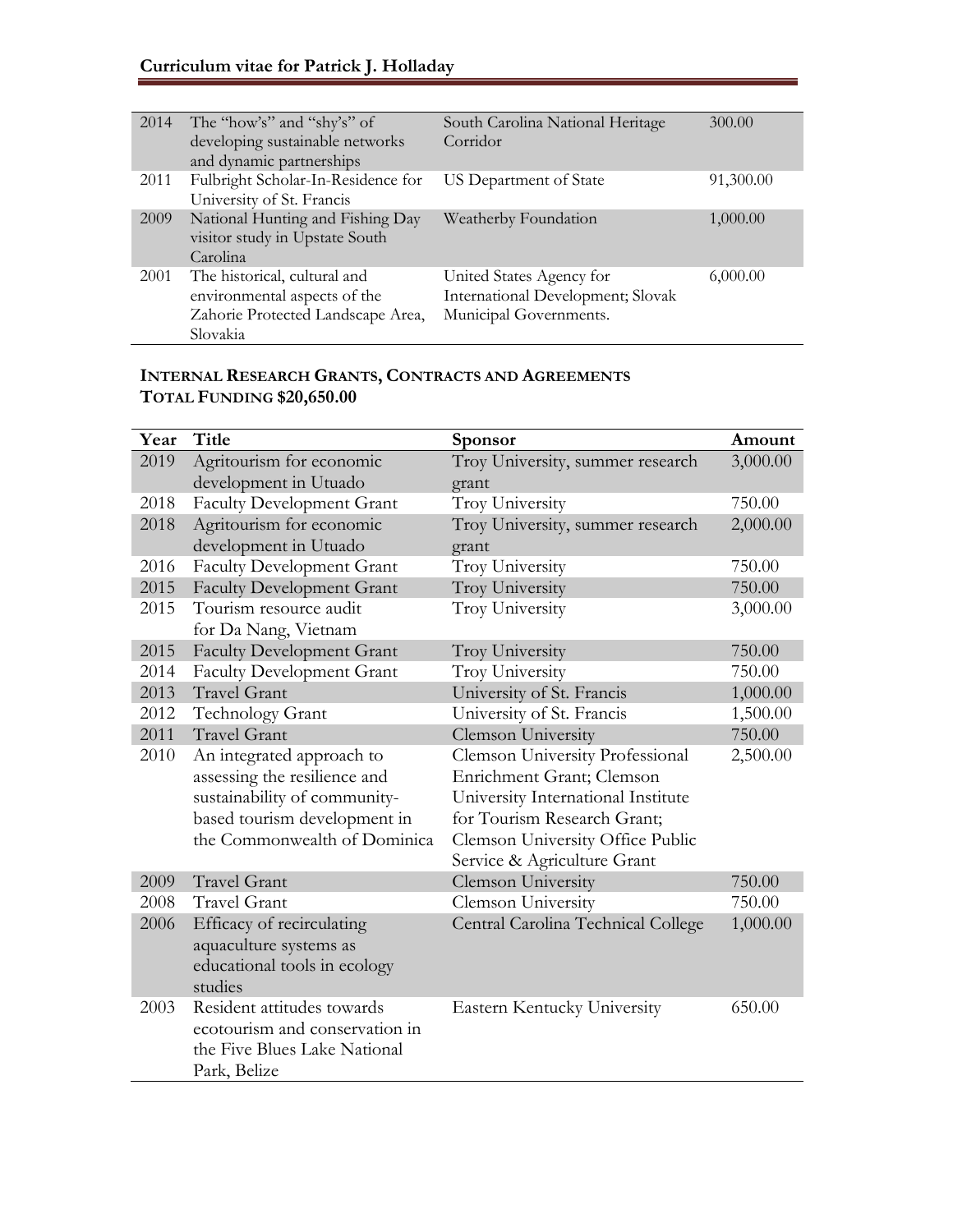### **GRADUATE STUDENT COMMITTEES**

Brian Abernathy. (2021). *Mountain Bike Tourism and Destination Attractiveness: An Analysis of Push-Pull Motivations*. Master of Sport Management. Troy University, USA.

Huda Khalife. (2021). *Increasing Socio-economic resilience of Utuado Farmers through Agritourism*. Master of Sustainability Solutions. Arizona State University, USA.

Casey Kretors. (2021). *Agritourism in Puerto Rico: Exploring the Spatial Networks of Sustainable Agritourism in the Municipalities of Utuado, Ciales, Florida, and Jayuya*. Honors College Thesis. Arizona State University, USA.

Kristin Weis. (2018). *Social-ecological Resilience and Tourism in The Coastal Zone: A Case Study in Dominica*. Master of Resource Management. University Centre of the Westfjords, Iceland.

### **CONSULTATIONS & SYNERGISTIC ACTIVITIES**

- 2021 Gullah Geechee Cultural Heritage Corridor, Natural Resources Management Plan, Adhoc Committee
- 2020 Reviewer for the U.S. National Park Service, Cumberland Island National Seashore Visitor Management Plan.
- 2019 Facilitated an agritourism workshop an agritourism disadvantaged and minority farmers. The workshop was a partnership of Troy University, the USDA-funded Southern Sustainable Agriculture Research and Education Program and Albanybased non-profit Southwest Georgia Project for Community Education, Inc.
- 2018 Developed a strategic path and business plan for the communities of Utuado, Puerto Rico to harness community-based agritourism as a development tool for socio-economic development following the devastation of Hurricane Maria. *The Utuado Socioeconomic Health and Development Corporation, Puerto Rico.*
- 2017 Consultant to the Georgia Department of Economic Development's Tourism Resource Team in identifying and developing African American heritage tourism resources for Glynn County, GA. *Georgia Department of Economic Development, Georgia*.
- 2016 Organized and facilitated a roundtable that brought together 17 stakeholders and experts representing 15 public, private and nonprofit entities to discuss a vision for heritage tourism and identification of local heritage tourism assets. *Glynn County, Georgia and the City of Brunswick, Georgia*.
- 2015 Wrote the business plan for the Historic Harrington School of St. Simons Island, GA. Built in the 1920s this historic school was for the children of local African American communities and is now a cultural center and heritage tourism site. *St. Simons African American Heritage Coalition, Georgia*.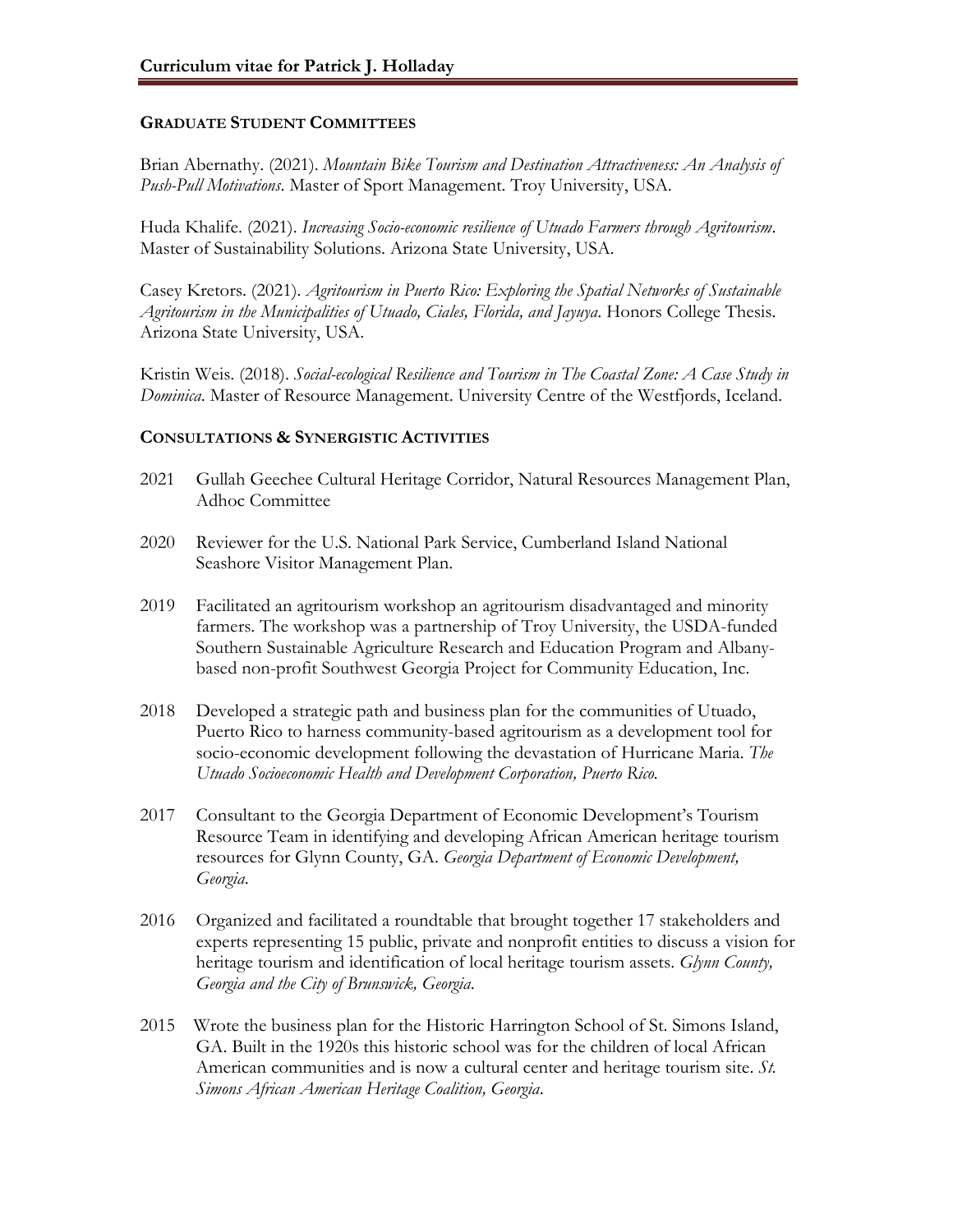- 2014 Oglethorpe Block Redevelopment Project in Historic Downtown Brunswick, GA. Provided consultation related to special tax money and development in Downtown Brunswick centered on the construction of a boutique hotel and conference center. *City of Brunswick, Georgia and Public-Private Partnership Project Management, Inc.*
- 2013 Co-created and was part of the leadership team for the first Canal Alliance Congress. The Congress was a conference for stakeholders along the Illinois & Michigan National Heritage Corridor, in the state of Illinois, representing 35 public, private and nonprofit organizations in the resource areas (as designated in the Corridor Master Plan) of heritage development/tourism; resource protection/preservation; recreation; conservation; and education/interpretation. *Canal Corridor Alliance and Illinois & Michigan National Heritage Corridor*.

## **CONFERENCE PRESENTATIONS**

Abernathy, B.E., Dixon, A.W., Holladay, P.J. & Koo, G. (March, 2021). *Mountain bike tourism and destination attractiveness: an analysis of push-pull motivations.* Southeast Environment and Recreation Research Virtual Conference. Athens, Georgia.

Esteves, T. & Holladay, P.J. (April, 2021). *Leadership for Ag 4.0-enhancing agricultural sustainability in the Fourth Industrial Revolution (4IR).* SUSTEX2021, Killeen, Texas.

Holladay, P.J. (March, 2020). *"Don't Ask, Won't Sell": Gullah Geechee and the war for land in coastal Georgia.* International Gullah Geechee and African Diaspora Conference, Conway, South Carolina.

Buice, B., Holladay, P.J, & Wigger, A. (April, 2019). *Coastal Tourism Development*. Coastal Georgia Tourism Conference, Savannah, Georgia.

Holladay, P.J., Pavich, M., Keller, C.T., & Bagwell, T. (March, 2019). *Gullah Geechee Research in the Golden Isles, GA*. International Gullah Geechee and African Diaspora Conference, Conway, South Carolina.

Holladay, P.J., Dixon, A.W., Nguyen, M.C., & Nguyen, B.L. (December, 2018). *Do residents derive value from public beach access: Da Nang, Vietnam*. Asia Pacific Travel and Tourism Research Association Conference, Ho Chi Minh City, Vietnam.

Holladay, P.J. (March, 2018). *Agrileisure: the farmers market for food, fun and fellowship*. Southeastern Recreation Research Conference, Athens, Georgia.

Dixon, A.W., Holladay, P.J., Nguyen, M.C., & Nguyen, B.L. (December, 2017). *Estimating residents' willingness to pay for public beach access*. Fourth World Research Summit for Tourism and Hospitality: Innovation, Partnerships and Sharing, Orlando, Florida.

Holladay, P.J. (March, 2017). *Christian tourism options and their transformative potentials.*  Everyday Theology Conference: A Theology of Rest and Recreation, Lynchburg, Virginia.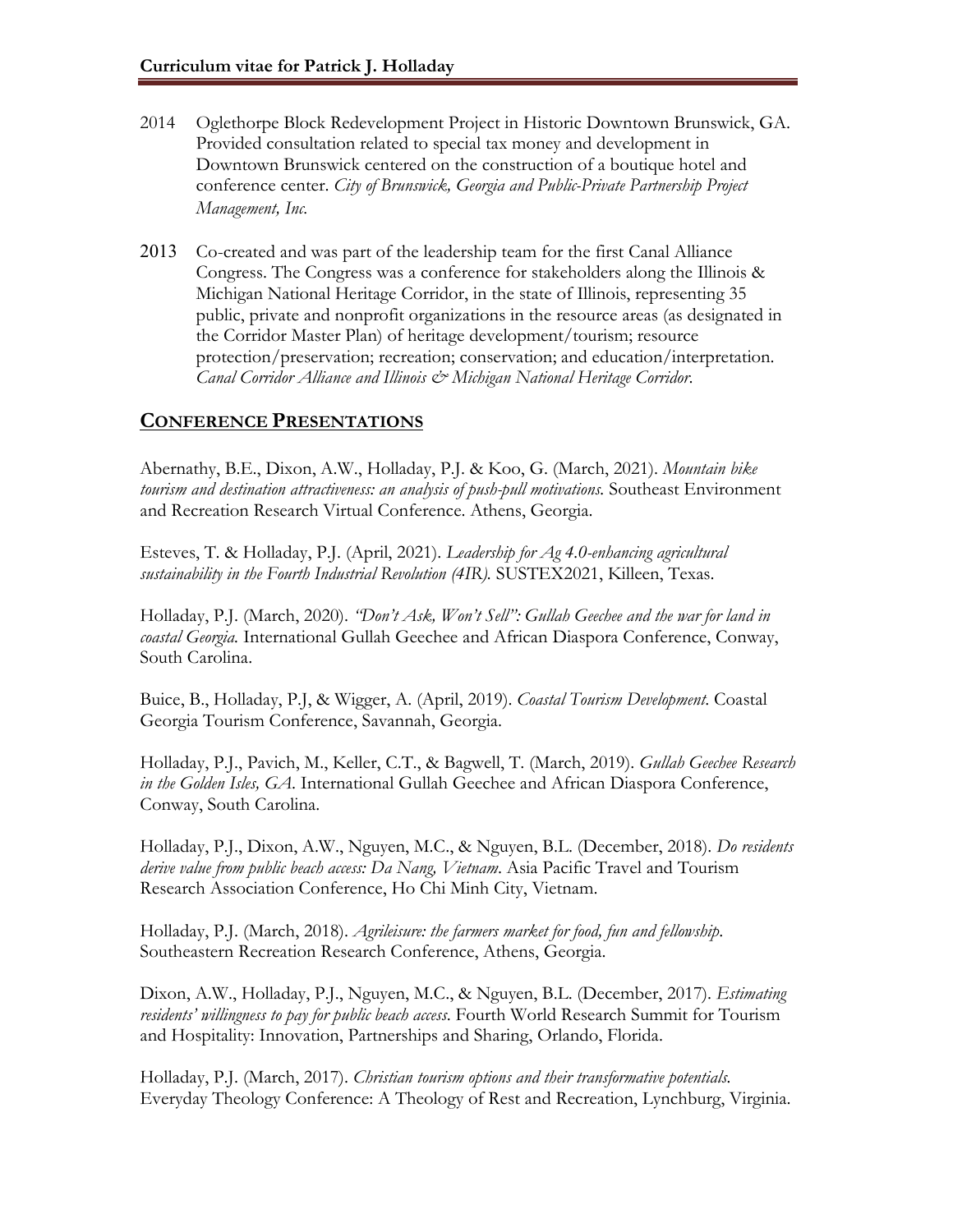Weis, K., Chambers, C. & Holladay, P.J. (March, 2017). *Social-ecological resilience and the role of tourism in Dominica.* Coastal Transitions: Sustainability Transitions in the Coastal Zone, New Haven, Connecticut.

Holladay, P.J., Dixon, A.W., Nguyen, M.C. & Xu, S. (November, 2016). *Development of resort and beach tourism in Da Nang, Vietnam.* Resort and Commercial Recreation Association 2016 National Conference, Palm Coast, Florida.

Holladay, P.J. (April, 2016). *Reflections on e-service learning in an online tourism class*. 2016 Community-Based Learning: Exploring the Possibilities eConference. Troy University and Portland State University.

Holladay, P.J. (March, 2016). *Ecotourism in coastal Georgia*. 4<sup>th</sup> Annual Jekyll Island Green Screen Film Festival and Environmental Research Showcase, Jekyll Island, Georgia.

Lanier, P., Holladay, P.J., & Munarura, I. (January, 2016). *Case studies in ecotourism and indigenous tourism: a panel discussion.* Ecotourism and Sustainable Tourism Conference: Transforming Our World Through Sustainable Tourism Solutions, Tampa, Florida

Holladay, P.J., Dixon, A.W., Nguyen, M.C., Xu, S., & Vuong, L.H. (January, 2016). *Stakeholder perceptions of riverine and montane ecotourism development in Da Nang, Vietnam.*  Ecotourism and Sustainable Tourism Conference: Transforming Our World Through Sustainable Tourism Solutions, Tampa, Florida

Dixon, A., Dixon, H., & Holladay, P. (December, 2015). *Estimating the value derived by sport tourists from their trip experience*. Third World Research Summit for Tourism and Hospitality, Orlando, Florida.

Holladay, P. J., Bradley, M., Dixon, A., Dixon, H., Keller, C., Madison, L., Ponder, L., & Skibins, J. (June, 2015). *De place dem whey we fa gadda fa mek we scrong: cultural preservation, resilience and the Gullah-Geechee*.  $21^{st}$  International Symposium on Society and Resource Management Conference, Charleston, South Carolina.

Bradley, M., Stella, L., Wu, N., & Holladay, P.J. (June, 2015). *Identifying factors to increase visitation to Kentucky State Parks*. 21<sup>st</sup> International Symposium on Society and Resource Management Conference, Charleston, South Carolina.

Holdnak, A., Price-Howard, K. & Holladay, P. J. (April, 2015). *Gulf Horizon Oil Spill—5 years later. Impacts on Northwest Florida Coastal Tourism*. Northeastern Recreation Research Symposium, Annapolis, Maryland.

Holladay, P. J. (November, 2014). *Considerations for tourism extension services to enhance local capacities and adaptive governance: two case studies from the Caribbean*. 3rd International Tourism Conference, Tourism and Innovation: Re-inventing, Revolutionizing, Transforming, Montego Bay, Jamaica.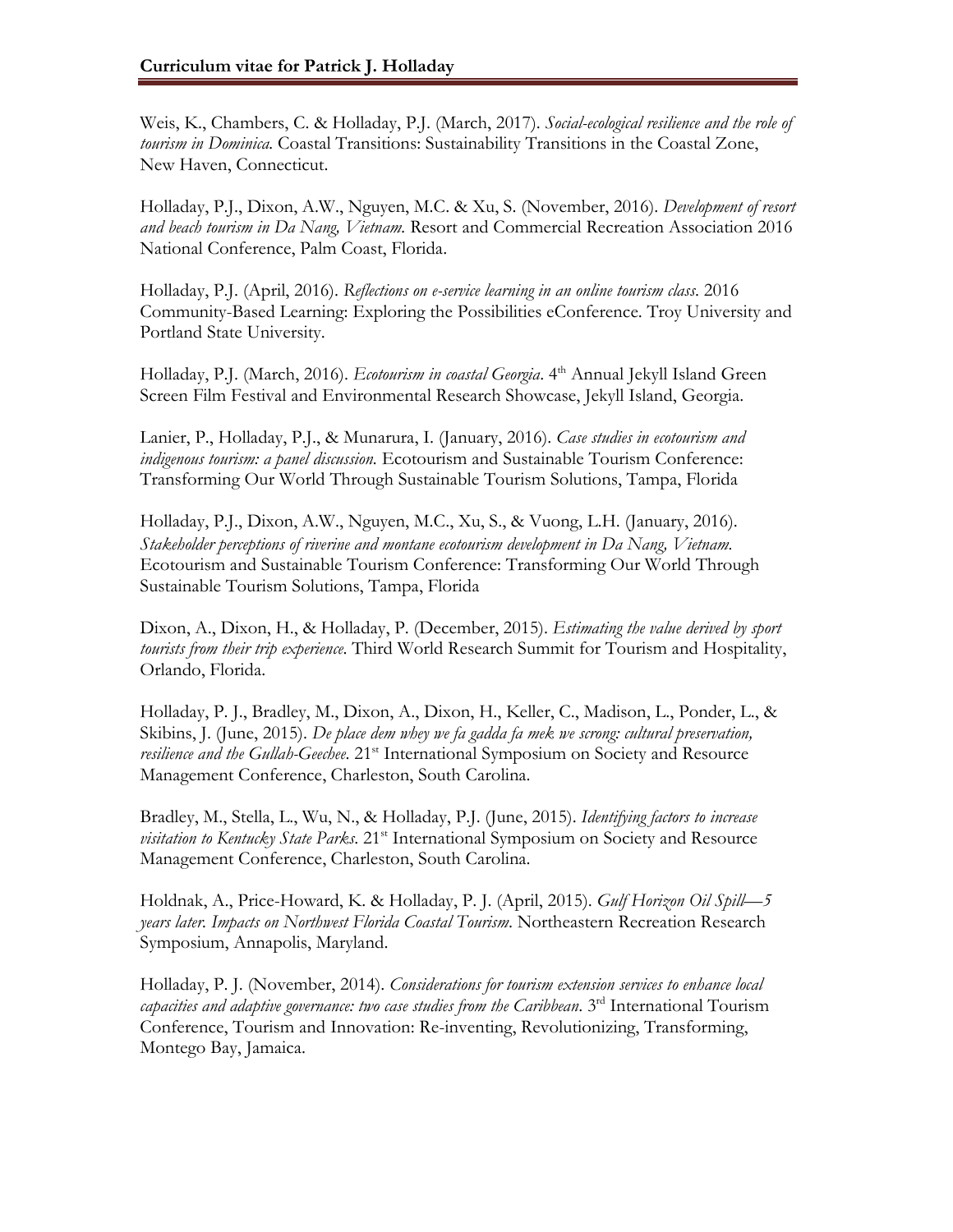Holladay, P. J. (October, 2014). *Efficacy of reflection journals for student learning in an online environment.* Georgia Education Research Association 39<sup>th</sup> Annual Meeting, Savannah, Georgia.<https://digitalcommons.georgiasouthern.edu/gera/2014/2014/44/>

Price, L. K., Holdnak, A., & Holladay, P. J. (September, 2014). *A look at the economic impact on the Florida/Alabama Gulf Coast following the BP Oil Spill of 2010*. World Leisure Congress, Mobile, Alabama.

Skibins, J. C., & Holladay, P. J. (March, 2014). *Social network and sustainability analyses for the Illinois & Michigan Canal National Heritage Corridor.* Second Annual Canal Corridor Alliance Conference, Channahon, Illinois.

Holladay, P.J. & Skibins, J.C. (March, 2014). *Stakeholder perceptions of sustainability along the Illinois & Michigan National Heritage Corridor.* Southeastern Recreation Research Conference, Asheville, North Carolina.

Price, L. K. & Holladay, P.J. (November, 2013). *Resorts, resilience and retention: a look at the tourism rebound of the Florida/Alabama Gulf Coast after the BP oil spill disaster of 2010.* Resort and Commercial Recreation Association National Conference, Amelia Island, Florida.

Holladay, P. J., Arze, M., & Skibins, J. C. (March, 2013). *Bridging connections: exploratory social network analysis of the Illinois & Michigan National Heritage Corridor.* George Wright Society Conference on Parks, Protected Areas, & Cultural Sites, Denver, Colorado.

Arze, M., & Holladay, P. J. (March, 2013). *Does nature subsidize costs for ecotourism providers? Externality cost analysis for best business practices in Bolivia.* George Wright Society Conference on Parks, Protected Areas, & Cultural Sites, Denver, Colorado.

Holladay, P. J. (March, 2013). *Social networks: importance, analysis and visualization*. First Annual Canal Corridor Alliance Conference, Channahon, Illinois.

Holladay, P. J., Kelly, W., & Bort, S. (March, 2013). *Creating partnerships and connections in tourism*. First Annual Canal Corridor Alliance Conference, Channahon, Illinois.

Skibins, J. C., & Holladay, P. J. (March, 2013). *Passageways and partnerships: using best practices in interpretation in the Corridor*. First Annual Canal Corridor Alliance Conference, Channahon, Illinois.

Prim, K. & Holladay, P. J. (April, 2012). *Storm water Management and greenroofs.* University of St. Francis and the American Chemical Society, 9<sup>th</sup> Annual Green Week Celebration, Joliet, Illinois.

Holladay, P. J., & Powell, R. B. (March, 2011). *An integrated approach to assessing socialecological resilience and sustainability of community-based nature tourism development in the small island state of the Commonwealth of Dominica*. Resilience, Innovation, and Sustainability: Navigating the Complexities of Global Change. Second International Science and Policy Conference, Tempe, Arizona.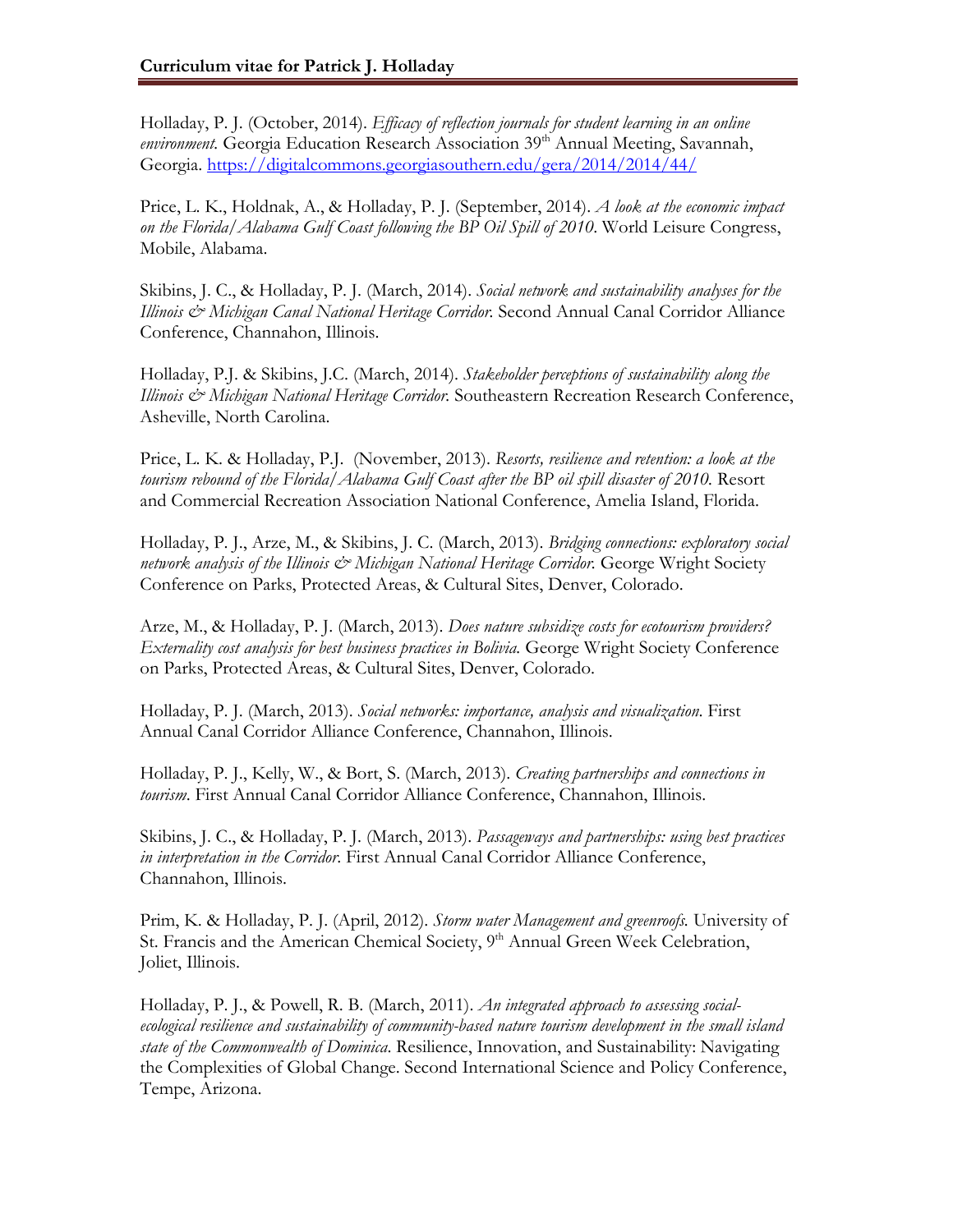Holladay, P. J., & Powell, R. B. (March, 2011). *Social-ecological resilience and sustainability of community-based nature tourism development: the Commonwealth of Dominica*. George Wright Society Conference on Parks, Protected Areas, & Cultural Sites, New Orleans, Louisiana.

Holladay, P. J. (April, 2010). *The chaotic complexion of complexity and chaos: applications totourism management*. Twelfth Annual College of Health, Education, and Human Development Faculty Forum, Clemson, South Carolina.

Mainieri, T. L., Hartman, C. L., Holladay, P. J., & Skibins, J. C. (April, 2010). *Examining the effect of generational cohort on civic engagement and social capital*. Twelfth Annual College of Health, Education, and Human Development Faculty Forum, Clemson, South Carolina.

Holladay, P. J., (April, 2009). *Intersecting theories of sustainability and resilience: an application for tourism management.* Eleventh Annual College of Health, Education, and Human Development Faculty Forum, Clemson, South Carolina.

Holladay, P. J., & Skibins, J. C. (April, 2009). *Ecotourism and wildlife impacts: loving nature to death at the ends of the Earth.* Eleventh Annual College of Health, Education, and Human Development Faculty Forum, Clemson, South Carolina.

Holladay, P. J., & Ormsby, A. A. (March, 2009). *A comparative study of local perceptions of ecotourism and conservation at the Five Blues Lake National Park, Belize*. Southeast Chapter of Travel and Tourism Research Association Annual Conference & Tourism Research Symposium, Montgomery, Alabama.

Holladay, P. J., & Baldwin, E. D. (June, 2008). *Whose fault is it? Critical barriers to successful community co-management in the Five Blues Lake National Park, Belize.* Fourteenth International Symposium on Society and Resource Management Conference, Burlington, Vermont.

Holladay, P. J., Schmalz, D. L., & Norman, W. C. (June, 2008). *Reels, Remington's, &*  reputations: stereotypes of hunters  $\mathcal O$  anglers. Fourteenth International Symposium on Society and Resource Management Conference, Burlington, Vermont.

### **INVITED SPEAKING & WEBINARS**

Holladay, P.J. (2021, February). *History of the Gullah Geechee people.* Ft. King George State Historic Site of Georgia Tricentennial Speaker Series.

Holladay, P.J. (2021, February). *Exploring Opportunities of Niche Markets: Agritourism & Cultural Heritage Tourism.* Georgia Department of Economic Development and Georgia Department of Agriculture.

Holladay, P.J. (2021, February). *Defining Ecotourism*. University of Georgia Marine Extension and Georgia Sea Grant Coastal Awareness and Responsible Ecotourism (CARE) certification.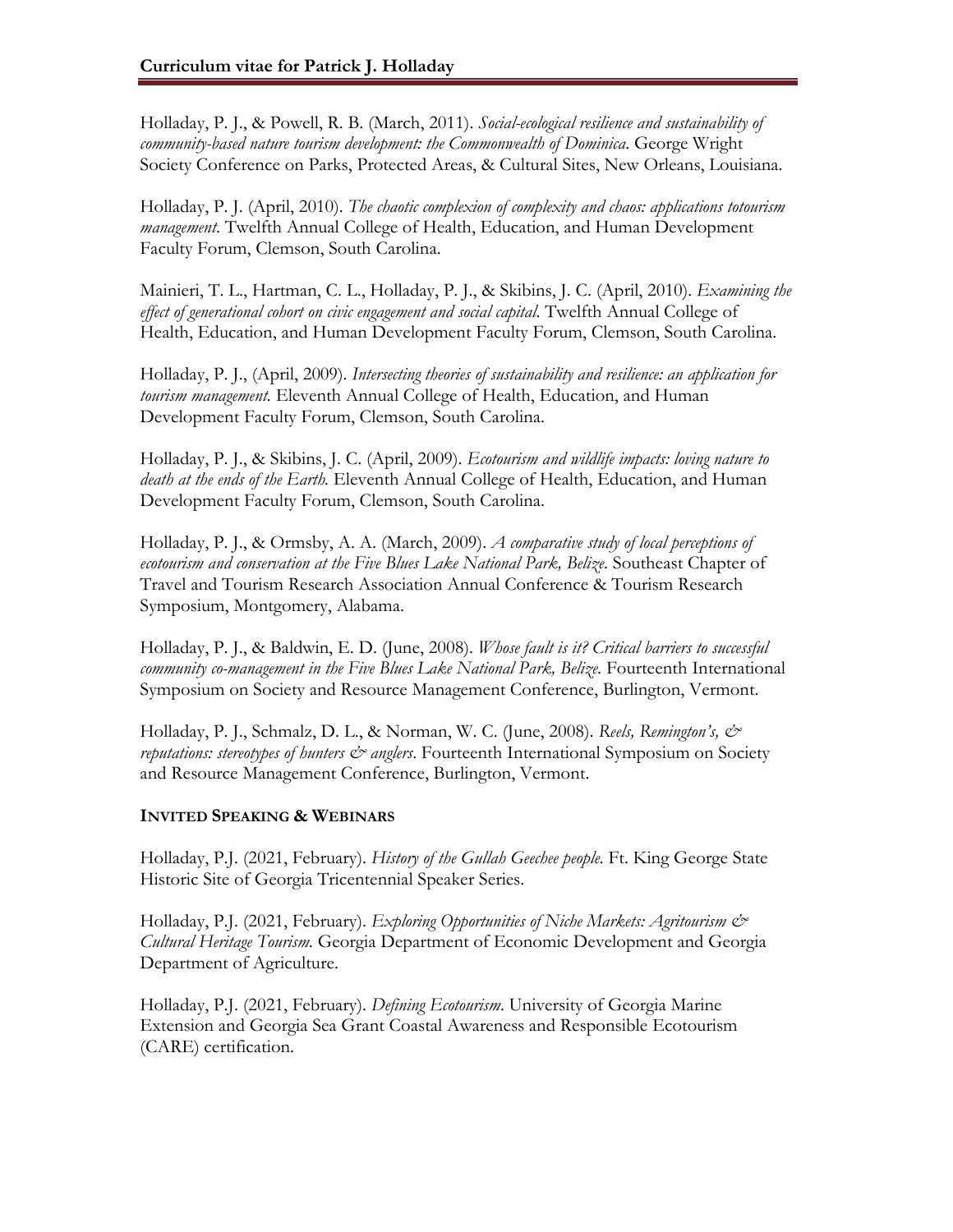Holladay, P.J. (2021, February). *Managing Visitor Expectations*. University of Georgia Marine Extension and Georgia Sea Grant Coastal Awareness and Responsible Ecotourism (CARE) certification.

Holladay, P.J. (2020, February). *Gullah Geechee Heritage in the Golden Isles*. Coastal Georgia Historical Society.

Holladay, P.J. (2019, September). *Tourism in Georgia*. Georgia Academy for Economic Development. Georgia Department of Community Affairs.

Holladay, P.J. (2019, June). *The Historic Harrington School*. Green Scene of Coastal Georgia, Green Drinks.

Holladay, P.J. (2018, March). *African American and Gullah Geechee Heritage Resources in the Golden Isles.* Gullah Geechee Cultural Heritage Corridor Research Consortium.

Holladay, P.J. (2017, November). *Sustainable Tourism for Development*. Green Scene of Coastal Georgia Eco-lecture Series.

- Holladay, P.J. (2017, July). *GCTA 101 or What Can GCTA Do For You.* Georgia Coast Travel Association, St. Simons Island, GA.
- Holladay, P. J. (2016, July). *Tourism and its Impact on the Golden Isles*. Golden Isles Employer Committee, Brunswick, GA.
- Holladay, P. J. (2015, May). *Heritage Tourism*. Savannah College of Art & Design, Savannah, GA.
- Holladay, P. J. (2015, April). *Hospitality, Sports and Tourism Management*. Troy University-Hampton Roads, Virginia Beach, VA.
- Holladay, P. J. (2014, January). *Troy University and You…Opportunities for Partnerships*. Rotary International, Rotary Club of Brunswick, Brunswick, Georgia.
- Holladay, P. J. (2013, November). *An Introduction to Troy University's School of Hospitality, Sport and Tourism Management.* St. Marys Convention and Visitors Bureau, St. Marys, Georgia.
- Holladay, P. J. (2013, November). *Towards a Sustainable Regional "Town-Gown" Relationship with Troy University: Students, Employment and Opportunities for Partnerships*. Georgia Department of Labor, Kings Bay Employer Committee Meeting, Kingsland, Georgia.

### **POPULAR MEDIA**

Holladay, P.J. Expert advice in, Kiernan, J.S. (2021). 2021 Memorial Day Facts. *WalletHub,*  <https://wallethub.com/blog/memorial-day-stats/21363>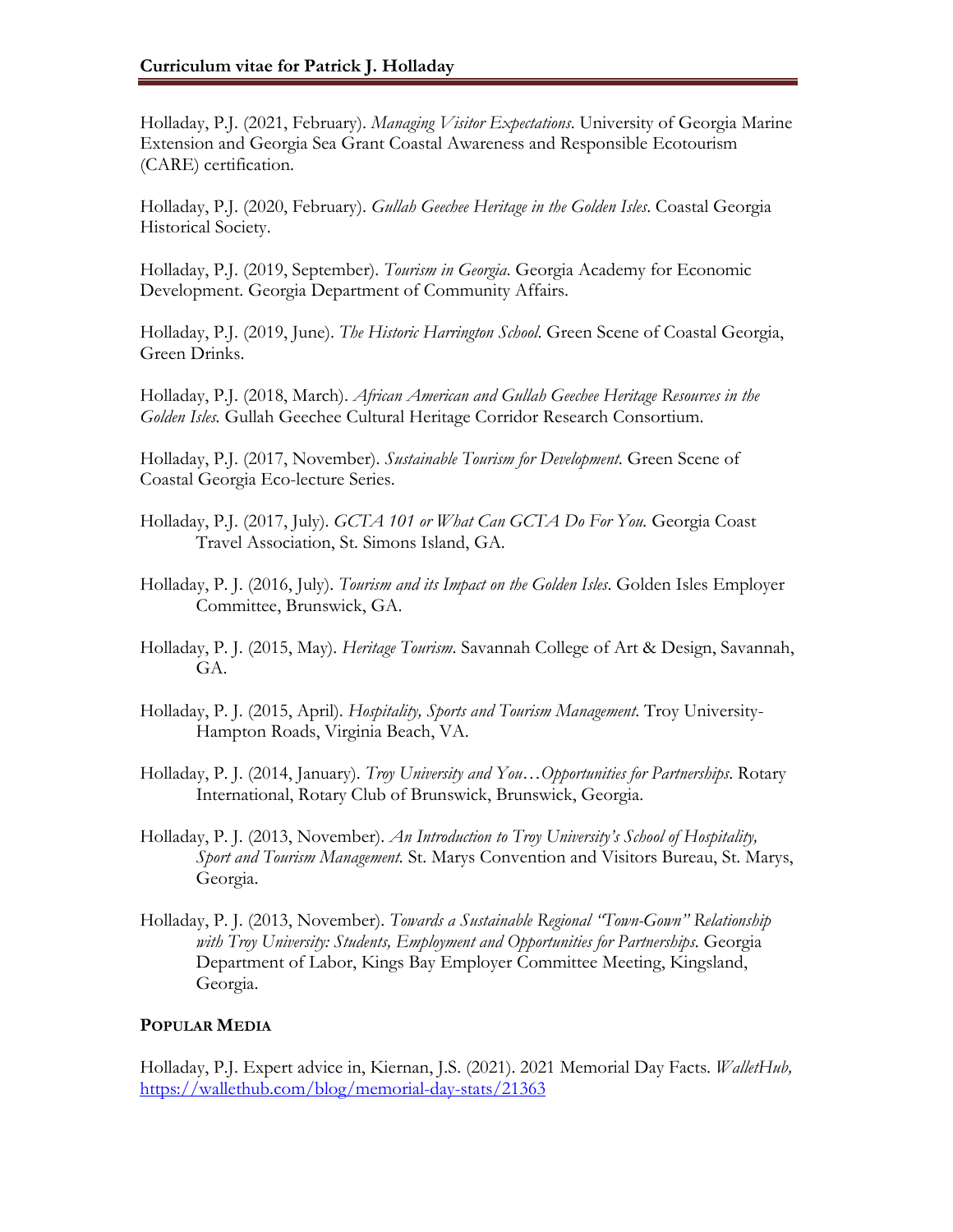Holladay, P.J. Expert advice in, McCann, A. (2020). Best cities for Christmas. *WalletHub,*  <https://wallethub.com/edu/best-places-for-christmas/41924>

Holladay, P.J. Expert advice in, Comoreanu, A. (2015). Best hotel rewards programs. *Cardhub*.<http://www.cardhub.com/edu/best-hotel-rewards-program/#Patrick-J.Holladay>

## **TEACHING EXPERIENCE**

| <b>TROY UNIVERSITY, BRUNSWICK, GA</b>                                        | 2013- |
|------------------------------------------------------------------------------|-------|
| HSTM 2220—Introduction to Tourism Management                                 |       |
| HSTM 2255—Introduction to Hospitality, Sport and Tourism Management          |       |
| HSTM 3330-Festivals and Special Events                                       |       |
| HSTM 3360—Tourism Principles                                                 |       |
| HSTM 3377-Domestic and International Tourism                                 |       |
| HSTM 4414—Sustainable Tourism                                                |       |
| HSTM 4415-Tourism Impacts and Planning                                       |       |
| HSTM 4417-Current Issues in Tourism                                          |       |
| HSTM 4419-Tourism Enterprises                                                |       |
| HSTM 4450-Event Management in Hospitality, Sport and Tourism Management.     |       |
| HSTM 4460—Leadership Principles in Hospitality, Sport and Tourism Management |       |
| HSTM 4490-Senior Seminar                                                     |       |
|                                                                              |       |

# **THE COLLEGE OF COASTAL GEORGIA, BRUNSWICK, GA 2015-2016**

MKTG 4175—Global Marketing HOSP 4100—Ecotourism

### **UNIVERSITY OF ST. FRANCIS, JOLIET, IL 2011—2013**

RADM 100—Introduction to Recreation and Leisure Service Delivery Systems.

LEAD 101—Introduction to Leadership.

RADM 314—Sustainable Tourism.

- RADM 315—Sustainability in the Hospitality Industry.
- RADM 322—Outdoor Recreation, the Environment and Society.
- RADM 399—Research Methods.
- RADM 422—Senior Seminar.
- RADM 494—Introduction to Geographical Information Systems.
- RADM 498—Internship.
- **CLEMSON UNIVERSITY, CLEMSON, SC 2007—2011** PRTM 101—Concepts of Leisure.
- PRTM 301—Recreation and Society. (Invited Guest Lecturer).
- PRTM 900—Qualitative Research Methods. (Invited Guest Lecturer).
- FOR 431—Recreation Resource Planning in Forest Management.
- **TRI-COUNTY TECHNICAL COLLEGE, ANDERSON, SC 2009**
- BIO 100—Introductory Biology.

## **FRANCIS MARION UNIVERSITY, FLORENCE, SC 2006—2007**

BIO 103—Environmental Biology.

BIO 105—Introduction to Biological Science.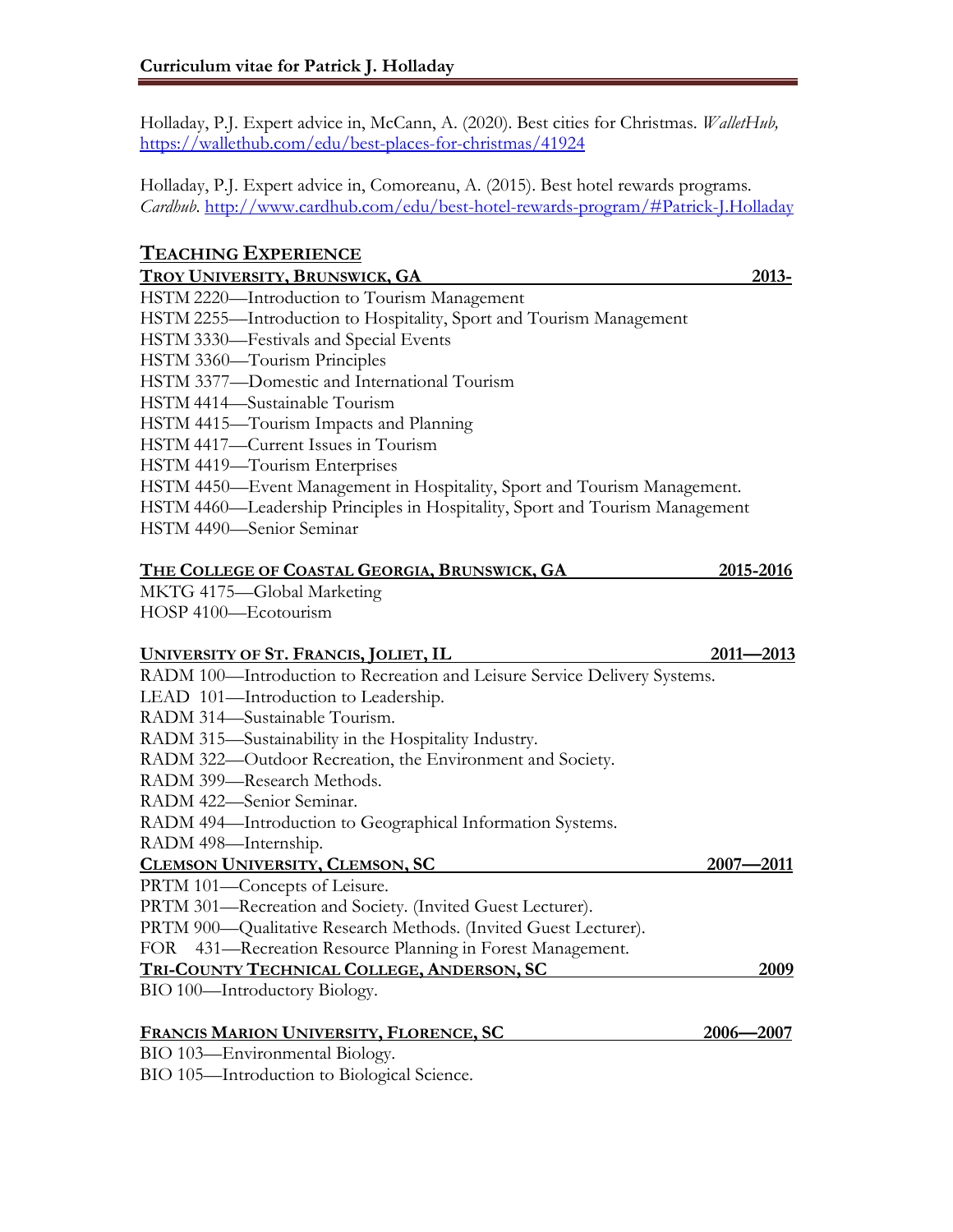### **CENTRAL CAROLINA TECHNICAL COLLEGE, SUMTER, SC 2006—2007**

- BIO 100—Introductory Biology.
- BIO 101—Biological Science I.
- BIO 102—Biological Science II.
- BIO 112—Basic Anatomy and Physiology.
- BIO 115—Basic Microbiology.
- BIO 205—Ecology.
- BIO 206—Ecology Lab.
- EVT 201—Environmental Science.

### **EASTERN KENTUCKY UNIVERSITY 2002—2004**

BIO 171—Human Anatomy I, II.

GEO 210—Introduction to Physical Geography.

## **PROFESSIONAL SERVICE**

| 2017-     | Board of Directors, GA Grown Highway 17 Agritourism Trail                                                                                   |
|-----------|---------------------------------------------------------------------------------------------------------------------------------------------|
| $2015 -$  | Editorial Review Board, e-Review of Tourism Research                                                                                        |
| $2015 -$  | President, Board of Directors, Georgia Coast Travel Association                                                                             |
| 2017-2019 | Treasurer, Board of Directors, St. Simons Food & Spirits Festival                                                                           |
| 2016-2019 | Associate Editor, Journal of Ecotourism                                                                                                     |
| 2012-2013 | Hentage Development & Tourism Chair, Canal Corridor Association of<br>the Illinois & Michigan Canal National Heritage Corridor, LaSalle, IL |
| 2011-2013 | Board of Directors, Heritage Corridor Convention & Visitors Bureau,<br>Romeoville, IL                                                       |
| 2008-2011 | Student Affairs Committee, International Association for Society &<br>Natural Resources.                                                    |

# **UNIVERSITY AND DEPARTMENT SERVICE**

# **TROY UNIVERSITY**

- 2021—present Faculty Senate
- 2021—present Sorrell College of Business, Curriculum Review Committee
- 2013 2016 Chair for the Event Management Certificate committee
- 2015, 16, 17 Faculty judge. CHHS undergraduate/graduate research competition.
- 2014 2015 HSTM new faculty search committee.
- 2013 2014 Mentor to two Troy University Faculty
- 2013 2014 Mentor to new online Troy University undergraduate students
- 2013 Panel member for the Summer Seminar Series.

## **UNIVERSITY OF ST. FRANCIS**

- 2011 2013 Executive Sustainability Committee.
- 2011 2013 College of Arts & Sciences Curriculum Committee.
- 2011 2013 Club Advisor for Recreation Club and Council for Social Activism.
- 2011 2013 Co-developer. Department 5-year Strategic Plan and Self-Assessment Plan
- 2011 2013 Rho Phi Lambda Readers Panel for applicants inducted into the honorary society
- 2011 2013 International Advisory Council.
- 2011 2013 Greening of Campus Committee.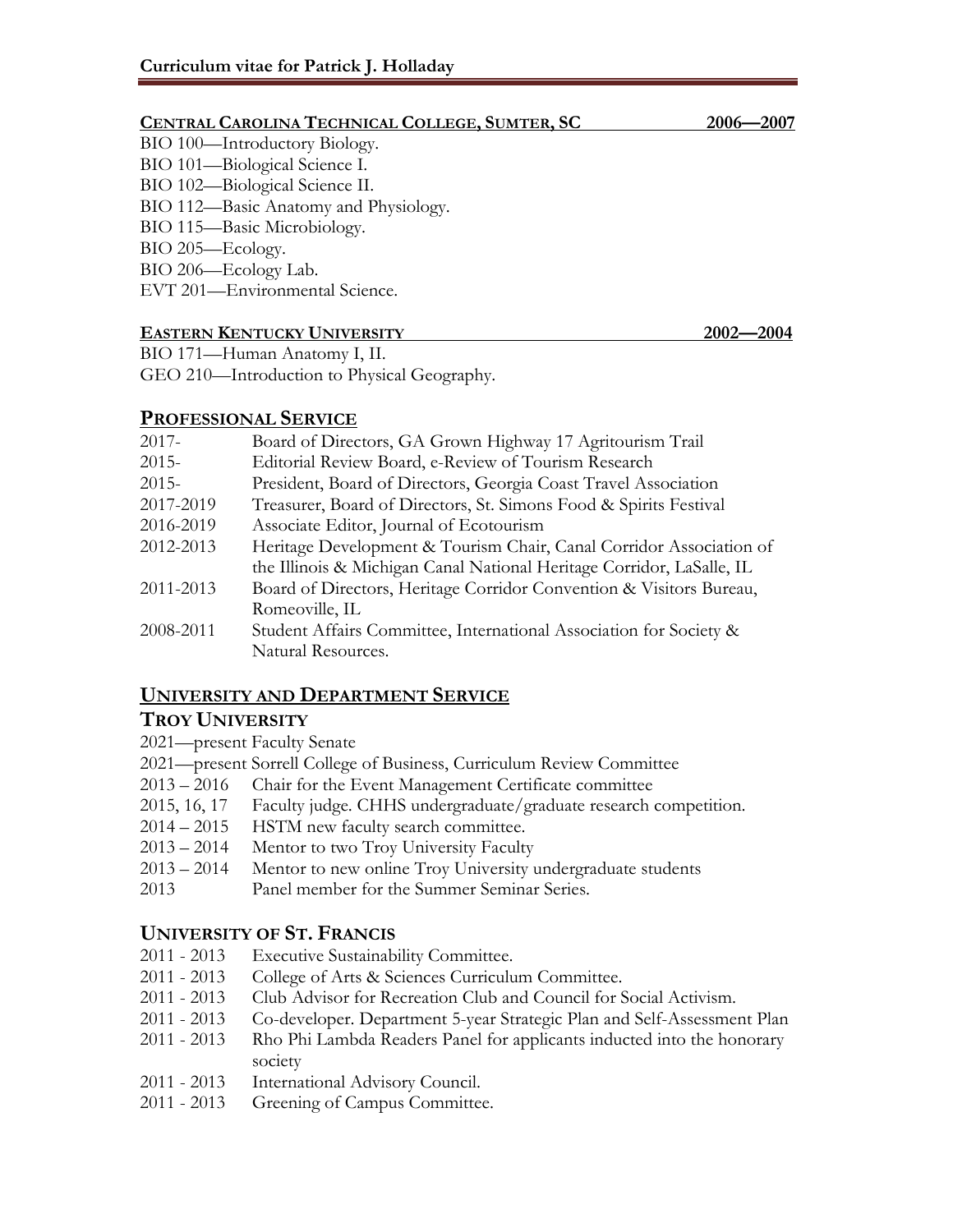- 2011 2013 St. Francis Faculty Working Group. South Metropolitan Higher Education Consortium Sustainability Conferences.
- 2011 2013 Representative. Canal Corridor Association's Canal Alliance Working Groups Meeting.

## **CLEMSON UNIVERSITY**

2010 Graduate Student Government Senator.

## **COMMUNITY SERVICE**

- 2017 2020 President, Friends of the Harrington School
- 2015 2018 Garden Manager (volunteer), HIS Ministries Community Garden
- 2015 2017 Board of Directors, Slow Food Coastal Georgia
- 2014 2017 Board of Directors, International Seafarers Center, Brunswick, GA
- 2014 2016 Member, Rotary International, Brunswick, GA
- 2011 2013 Joliet Township High School (JTHS) Career Academy. Development of JTHS Career Pathway in Hospitality, Tourism & Recreation Management. Advisory Board Member.

## **AWARDS AND PROFESSIONAL RECOGNITION**

| 2017      | Troy University     | Faculty supervisor for the $1st$ place winner in the<br>College of Health & Human Services undergraduate<br>research competition. |
|-----------|---------------------|-----------------------------------------------------------------------------------------------------------------------------------|
| 2017      | Troy University     | Faculty supervisor for the $2nd$ place winner in the<br>College of Health & Human Services undergraduate<br>research competition. |
| 2016      | Troy University     | Faculty supervisor for the $1st$ place winner in the<br>College of Health & Human Services undergraduate<br>research competition. |
| 2016      | Troy University     | Faculty supervisor for the $2nd$ place winner in the<br>College of Health & Human Services undergraduate<br>research competition. |
| 2015      | Troy University     | Faculty supervisor for the $1st$ place winner in the<br>College of Health & Human Services undergraduate<br>research competition. |
| 2015      | Troy University     | Faculty supervisor for the $2nd$ place winner in the<br>College of Health & Human Services undergraduate<br>research competition. |
| 2011      | Clemson University  | Graduate Student Award for Excellence                                                                                             |
| 2007-2011 | Clemson University  | Graduate Research Assistantship                                                                                                   |
| 2009      | <b>SETTRA</b>       | Graduate Student Scholarship                                                                                                      |
| 2008      | <b>ISSRM</b>        | Graduate Student Scholarship                                                                                                      |
| 2002-2004 | Eastern Kentucky U. | Graduate Research Assistantship                                                                                                   |

### **CONTINUED PROFESSIONAL DEVELOPMENT**

"Post-Crisis Hospitality Management Certificate". University of South Florida. (2020)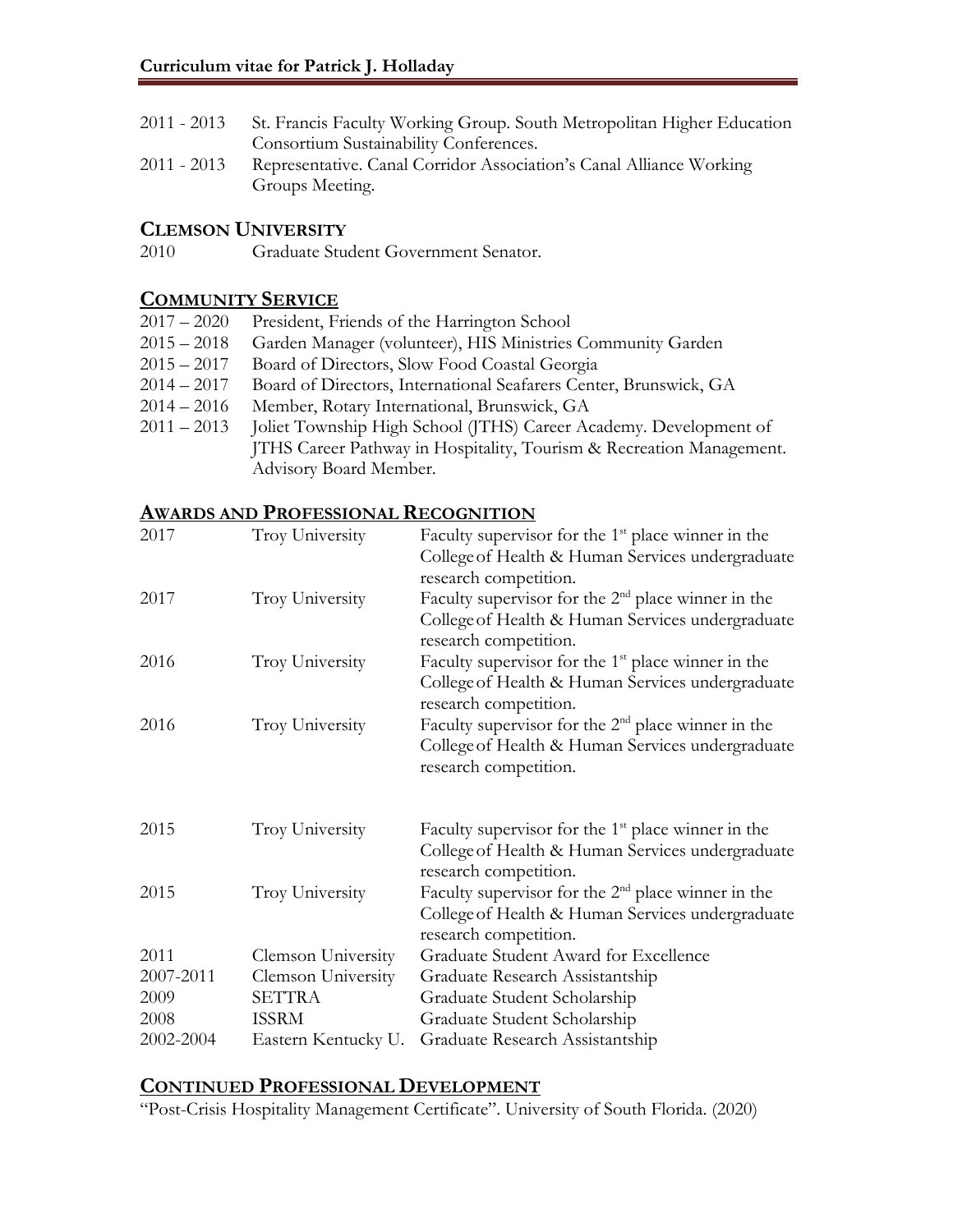- "Finding and Using Open Educational Resources." Presented by the Online Learning Consortium in cooperation with Troy University. (2016)
- "Grants—How to get them and what to do next." Presented by Judith B. Margolin via Troy University. (2014)

## **PROFESSIONAL ORGANIZATIONS**

St. Simons African American Heritage Coalition Golden Isles Chamber of Commerce Georgia Coast Travel Association St. Simons Land Trust 100 Miles

### **SOFTWARE AND PROGRAMMING EXPERIENCE**

**Learning Management Systems**: Blackboard and Canvas **Social Network Analysis**: Gephi **Statistical**: SPSS **Structural Equation Modeling**: EQS **Qualitative**: QSR NVivo

## **RELEVANT EXPERIENCE**

| 2018-     | Associate Professor. School of Hospitality, Sport & Tourism<br>Management. Troy University, Troy, AL. Brunswick, GA       |
|-----------|---------------------------------------------------------------------------------------------------------------------------|
| 2013-2018 | Assistant Professor. School of Hospitality, Sport & Tourism<br>Management. Troy University, Troy, AL. Brunswick, GA       |
| 2015-2016 | Adjunct Professor. School of Business & Public Affairs. The<br>College of Coastal Georgia, Brunswick, GA                  |
| 2011-2013 | Assistant Professor. Department of Recreation, Sport & Tourism<br>Management. University of Saint Francis, Joliet, IL     |
| 2007-2011 | Graduate Research Assistant. Department of Parks, Recreation &<br>Tourism Management. Clemson University, Clemson, SC     |
| 2009      | Adjunct Faculty. Arts & Sciences Division. Tri-County Technical<br>College, Anderson, SC                                  |
| 2006-2007 | Adjunct Faculty. Department of Biology. Francis Marion<br>University, Florence, SC                                        |
| 2006-2007 | Adjunct Faculty. Science Department. Central Carolina Technical<br>College, Sumter, SC                                    |
| 2002-2004 | Graduate Research Assistant. Department of Biological Sciences<br>and Department of Geography & Geology. Eastern Kentucky |